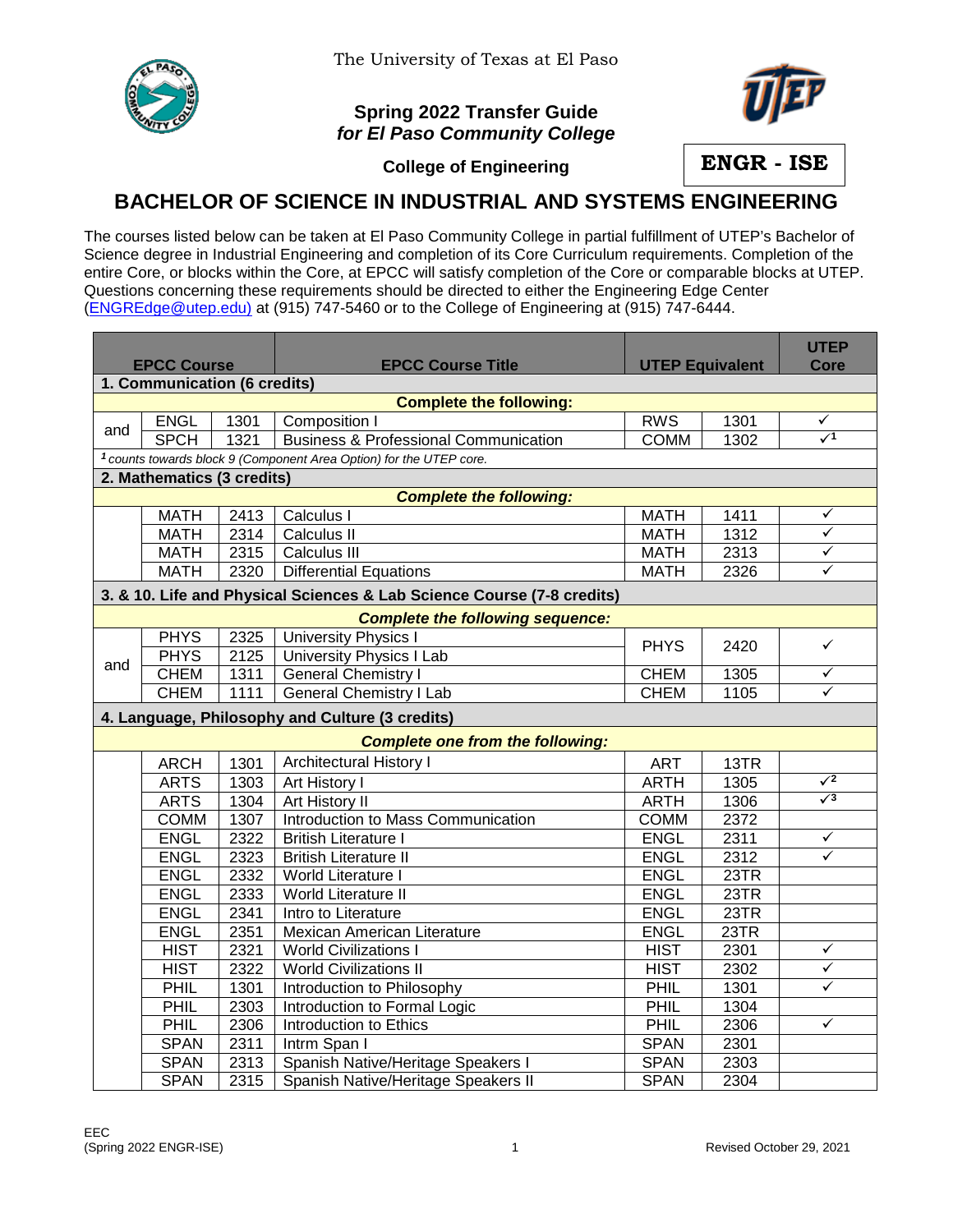| <b>EPCC Course</b>                                                                                                                                           |             |       | <b>EPCC Course Title</b>                                                                                                            |             | <b>UTEP</b><br><b>Equivalent</b> |                 |  |  |  |  |
|--------------------------------------------------------------------------------------------------------------------------------------------------------------|-------------|-------|-------------------------------------------------------------------------------------------------------------------------------------|-------------|----------------------------------|-----------------|--|--|--|--|
| Core<br><sup>2</sup> counts towards block 5 (Creative Arts) for the UTEP core.                                                                               |             |       |                                                                                                                                     |             |                                  |                 |  |  |  |  |
| <sup>3</sup> counts towards block 5 (Creative Arts) for the UTEP core.                                                                                       |             |       |                                                                                                                                     |             |                                  |                 |  |  |  |  |
| PHIL 2306 (taken at EPCC) is preferred for the completion of an Industrial Engineering Degree. This course will satisfy both the Core                        |             |       |                                                                                                                                     |             |                                  |                 |  |  |  |  |
| Curriculum requirement as well as the degree plan requirement.                                                                                               |             |       |                                                                                                                                     |             |                                  |                 |  |  |  |  |
| 5. Creative Arts (3 credits)                                                                                                                                 |             |       |                                                                                                                                     |             |                                  |                 |  |  |  |  |
|                                                                                                                                                              |             |       | <b>Complete one from the following:</b>                                                                                             |             |                                  |                 |  |  |  |  |
|                                                                                                                                                              | <b>ARTS</b> | 1301  | Art Appreciation                                                                                                                    | <b>ART</b>  | 1300                             | $\checkmark$    |  |  |  |  |
|                                                                                                                                                              | <b>COMM</b> | 2366  | Film Appreciation                                                                                                                   | <b>FILM</b> | 1390                             | $\checkmark$    |  |  |  |  |
|                                                                                                                                                              | <b>DANC</b> | 2303  | <b>Dance Appreciation</b>                                                                                                           | <b>DANC</b> | 1304                             | ✓               |  |  |  |  |
|                                                                                                                                                              | <b>DRAM</b> | 1310  | <b>Theatre Appreciation</b>                                                                                                         | <b>THEA</b> | 1313                             | $\checkmark$    |  |  |  |  |
|                                                                                                                                                              | <b>MUSI</b> | 1306  | <b>Music Appreciation</b>                                                                                                           | <b>MUSL</b> | 1324                             | $\checkmark$    |  |  |  |  |
|                                                                                                                                                              | <b>MUSI</b> | 1310  | <b>American Music</b>                                                                                                               | <b>MUSL</b> | 1327                             | $\checkmark$    |  |  |  |  |
| 6. American History (6 credits)                                                                                                                              |             |       |                                                                                                                                     |             |                                  |                 |  |  |  |  |
| <b>Complete the following:</b>                                                                                                                               |             |       |                                                                                                                                     |             |                                  |                 |  |  |  |  |
|                                                                                                                                                              | <b>HIST</b> | 1301  | <b>United States History I</b>                                                                                                      | <b>HIST</b> | 1301                             | $\checkmark$    |  |  |  |  |
|                                                                                                                                                              | <b>HIST</b> | 1302  | <b>United States History II</b>                                                                                                     | <b>HIST</b> | 1302                             | ✓               |  |  |  |  |
|                                                                                                                                                              |             |       | 7. Government/Political Science (6 credits)                                                                                         |             |                                  |                 |  |  |  |  |
|                                                                                                                                                              |             |       | <b>Complete both at the same institution:</b>                                                                                       |             |                                  |                 |  |  |  |  |
|                                                                                                                                                              |             | 2305/ | <b>Federal Government</b>                                                                                                           |             | 2310/                            |                 |  |  |  |  |
|                                                                                                                                                              | <b>GOVT</b> | 2306  | <b>Texas Government</b>                                                                                                             | <b>POLS</b> | 2311                             | ✓               |  |  |  |  |
|                                                                                                                                                              |             |       | It is recommended that both Political Science courses be completed at EPCC then transferred to UTEP or both courses be completed at |             |                                  |                 |  |  |  |  |
| UTEP.                                                                                                                                                        |             |       |                                                                                                                                     |             |                                  |                 |  |  |  |  |
|                                                                                                                                                              |             |       | 8. Social & Behavioral Sciences (3 credits)                                                                                         |             |                                  |                 |  |  |  |  |
|                                                                                                                                                              |             |       | <b>Complete one from the following:</b>                                                                                             |             |                                  |                 |  |  |  |  |
|                                                                                                                                                              | <b>ECON</b> | 1301  | Introduction to Economics                                                                                                           | <b>ECON</b> | 1301                             |                 |  |  |  |  |
|                                                                                                                                                              | <b>ECON</b> | 2301  | Principles of Macroeconomics                                                                                                        | <b>ECON</b> | 2303                             | ✓               |  |  |  |  |
|                                                                                                                                                              | <b>ECON</b> | 2302  | Principles of Microeconomics                                                                                                        | <b>ECON</b> | 2304                             | ✓               |  |  |  |  |
|                                                                                                                                                              | <b>PSYC</b> | 2301  | <b>General Psychology</b>                                                                                                           | <b>PSYC</b> | 1301                             | ✓               |  |  |  |  |
|                                                                                                                                                              | <b>PSYC</b> | 2306  | <b>Human Sexuality</b>                                                                                                              | <b>PSYC</b> | 2305                             |                 |  |  |  |  |
|                                                                                                                                                              | <b>PSYC</b> | 2314  | Lifespan Growth and Development                                                                                                     | <b>PSYC</b> | 2310                             |                 |  |  |  |  |
|                                                                                                                                                              | SOCI        | 1301  | Introduction to Sociology                                                                                                           | SOCI        | 1301                             | ✓               |  |  |  |  |
|                                                                                                                                                              | SOCI        | 2301  | Marriage & the Family                                                                                                               | SOCI        | 2315                             |                 |  |  |  |  |
|                                                                                                                                                              | <b>SPCH</b> | 1318  | <b>Interpersonal Communication</b>                                                                                                  | <b>COMM</b> | 2350                             | ✓               |  |  |  |  |
|                                                                                                                                                              |             |       |                                                                                                                                     |             |                                  |                 |  |  |  |  |
|                                                                                                                                                              |             |       | 9. Component Area Option (6 credits)                                                                                                |             |                                  |                 |  |  |  |  |
|                                                                                                                                                              |             |       | <b>Complete the following:</b>                                                                                                      |             |                                  |                 |  |  |  |  |
| and                                                                                                                                                          | <b>EDUC</b> | 1300  | Learning Framework                                                                                                                  | <b>UNIV</b> | 1301                             | ✓<br>$\sqrt{4}$ |  |  |  |  |
|                                                                                                                                                              | <b>ENGL</b> | 1302  | Composition II                                                                                                                      | <b>RSW</b>  | 1302                             |                 |  |  |  |  |
|                                                                                                                                                              |             |       | <sup>4</sup> counts towards block 1 (Communication) for the UTEP core.                                                              |             |                                  |                 |  |  |  |  |
|                                                                                                                                                              |             |       | Courses Required for the Engineering Degree in Industrial Engineering at EPCC/UTEP                                                  |             |                                  |                 |  |  |  |  |
|                                                                                                                                                              | <b>ENGR</b> | 1304  | <b>Engineering Graphics I</b>                                                                                                       | <b>MECH</b> | 1305                             |                 |  |  |  |  |
|                                                                                                                                                              | <b>ENGR</b> | 2301  | <b>Engineering Mechanics: Statics</b>                                                                                               | <b>CE</b>   | 2315                             |                 |  |  |  |  |
|                                                                                                                                                              | <b>ENGR</b> | 2305  | <b>Electrical Circuits I</b>                                                                                                        | EE          | 2350                             |                 |  |  |  |  |
|                                                                                                                                                              |             |       |                                                                                                                                     |             |                                  |                 |  |  |  |  |
|                                                                                                                                                              |             |       |                                                                                                                                     |             |                                  |                 |  |  |  |  |
|                                                                                                                                                              |             |       | Additional Courses Required for the Engineering Degree in Industrial Engineering at EPCC/UTEP                                       |             |                                  |                 |  |  |  |  |
|                                                                                                                                                              | <b>ENGR</b> | 2308  | <b>Engineering Economics</b>                                                                                                        | <b>CE</b>   | 23265                            |                 |  |  |  |  |
| <sup>5</sup> CE 2326 is not on the Associate degree of Industrial and Systems Engineering, but it is required for completion of the BSISE degree at<br>UTEP. |             |       |                                                                                                                                     |             |                                  |                 |  |  |  |  |
|                                                                                                                                                              |             |       |                                                                                                                                     |             |                                  |                 |  |  |  |  |